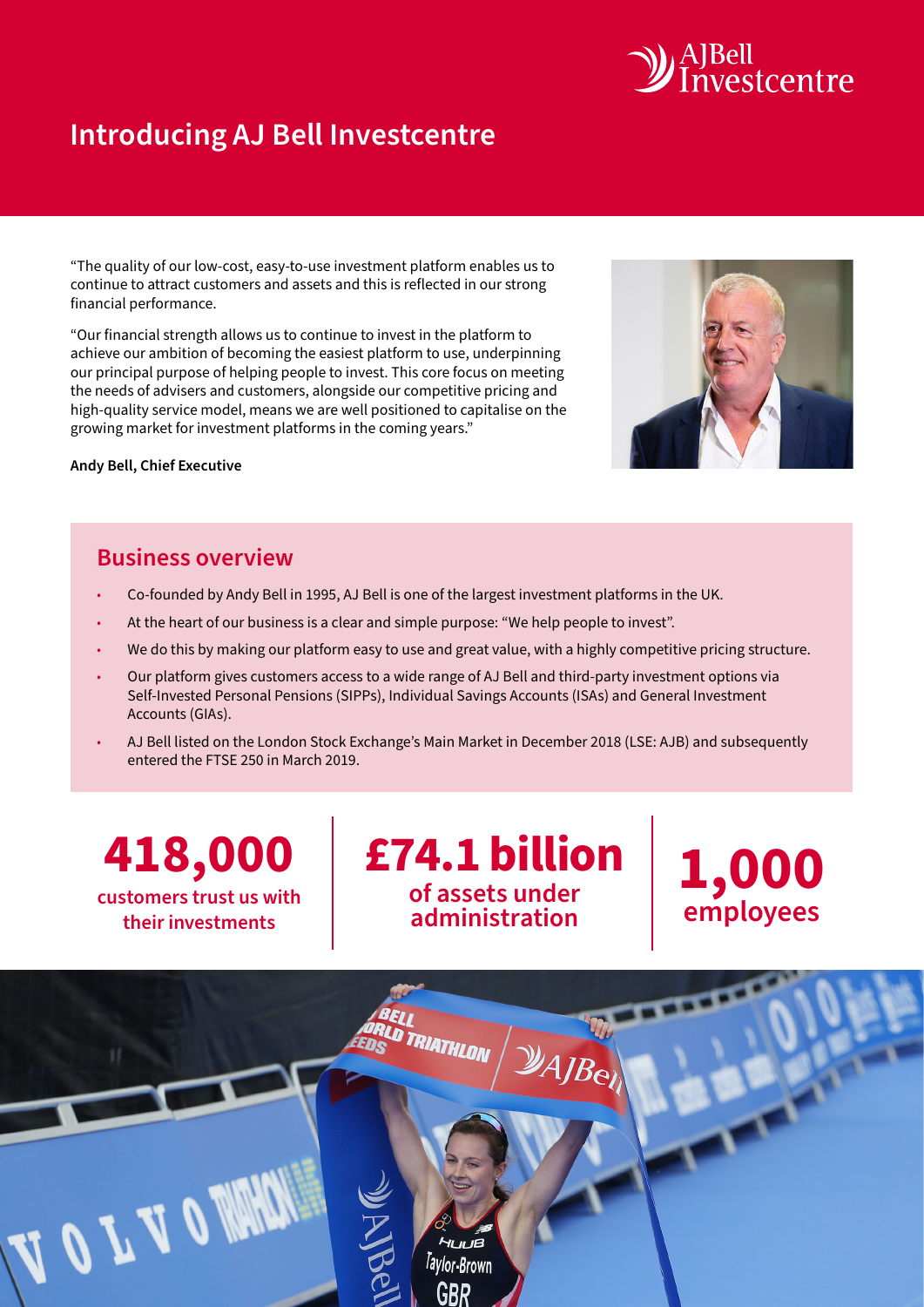# **Profitability and financial strength**

Since our foundation, we have demonstrated a strong track record of consistent, profitable growth. Today we look after £74.1 billion of assets on behalf of 418,000 customers, making us one of the UK's largest investment platforms. As a well-capitalised business, we are ideally placed to build on this success and continue serving the needs of our customers for many years to come.

" … AJ Bell leads the pack amongst large platforms with excellent profit margins, and a stable yield of assets."

FinalytiQ, Platform Profitability Guide

#### **Our proposition**

- One of the UK's fastest-growing adviser platforms.
- A platform you can trust: used by UK FCA-authorised advisers with either advisory or full discretionary permissions.
- A range of product options that includes a Retirement Investment Account, SIPP, Stocks and Shares ISA, Lifetime ISA, General Investment Account (GIA), Junior SIPP, Junior ISA, offshore bond and a full range of income drawdown options.
- Wide investment range means you choose how your savings are invested: our range includes funds, Exchange-Traded Funds (ETFs), investment trusts, bonds and equities. We also offer 'whole-of-market' investments, including access to external bank accounts and fixed-term deposits, through our SIPP.
- Our low-cost approach means your money goes further: a focus on reducing charges to you with platform custody charges from 0.00% p.a. to 0.25% p.a.

### **Investment choice**

As part of the comprehensive investment choice available under our Funds & Shares Service, AJ Bell Investments provides access to a range of multi-asset investment solutions. These are simple, transparent, low-cost investment management solutions, delivered through a set of promises that cover:

- Our commitment on **choice** We believe you are better served when you are empowered to find the solution that is right for you.
- Our commitment on **cost**  As a market leader on costs, we charge a fee of just 0.15% p.a. for both our Managed Portfolio Service and Funds – no matter which solution you choose.
- Our commitment on **communication** We want you to know just how we'll take care of your hard-earned savings.

Please note that the value of investments, and any income from them, can go down as well as up, and you may not get back your original investment. We do not offer advice about the suitability of our products or any investments held within them. If you are unsure, please speak to your financial adviser.

## **Functionality**

Making investing easy and streamlined is at the forefront of everything we do. That's why we provide your adviser with access to a range of online functionality to help them manage your portfolio more efficiently, including:

- easy-to-use online applications;
- automated transfers;
- cash management and reporting tools;
- Capital Gains Tax calculator;
- and much more.